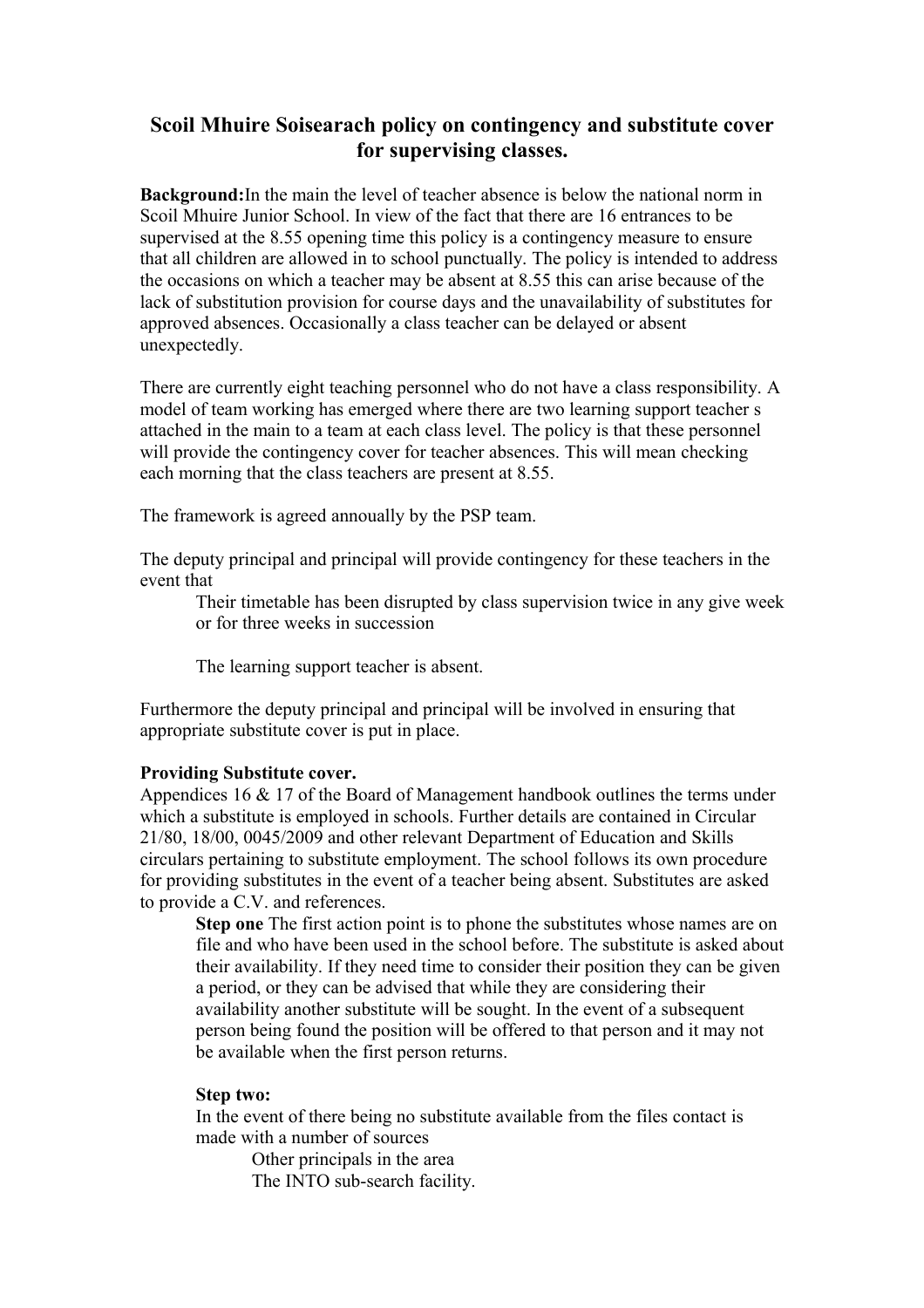## The IPPN text a sub facility.

### **New substitutes.**

Where a recommendation comes from these sources at short notice a substitute may be employed for up to a week based on a personal recommendation and based on a short interview with the deputy principal or principal. A new unknown person will be asked to approve a garda check on their character.

Each new substitute will be provided with the a copy of the 'Friendly Guide to Scoil Mhuire' and given time to read it before being shown to the class that they will be teaching.

They will be shown the staff facilities. At the first break or a soon as is practicable they wil be introduced to the whole team. Staff will make every effort to be inclusive of newppoeple working in the school.

### **Unavailability of substitute cover.**

In the event of there being no substitute available the learning support teacher will supervise the class until the position in relation to the availability of substitution is clear.

Children in classes will engage in their normal morning activities until 9.40. They will then be divided across the classes as follows:

| Junior Infant children | Junior and Senior infants.<br>Rooms $9-16$ |  |
|------------------------|--------------------------------------------|--|
| Senior infants         | Junior and Senior infants.<br>Rooms $9-16$ |  |
| 1 <sup>st</sup> class  | $1st$ and $2nd$ classes<br>Rooms $1-8$     |  |
| 2 <sup>nd</sup> class  | $1st$ and $2nd$ classes<br>Rooms $1-8$     |  |

### **Division of classes:**

Class teachers are asked to group the children for division .This is most easily done by printing off or copying a class list and allocating room numbers beside the childre's names on a class list. On the day of absence the support teacher can then copy the list date it and circulate it with the children. Copies of these lists are to be left with the relevant learning support teacher and the secretary.

### **Meaningful work**

The provision of meaningful work activities ensures that the children are constructively occupied in the class to which they are sent. Teachers supervising the children will endeavour to have the children meaningfully engaged in this or other work while meeting the requirements of the work to be covered with their own class grouping.

### **Provision of work.**